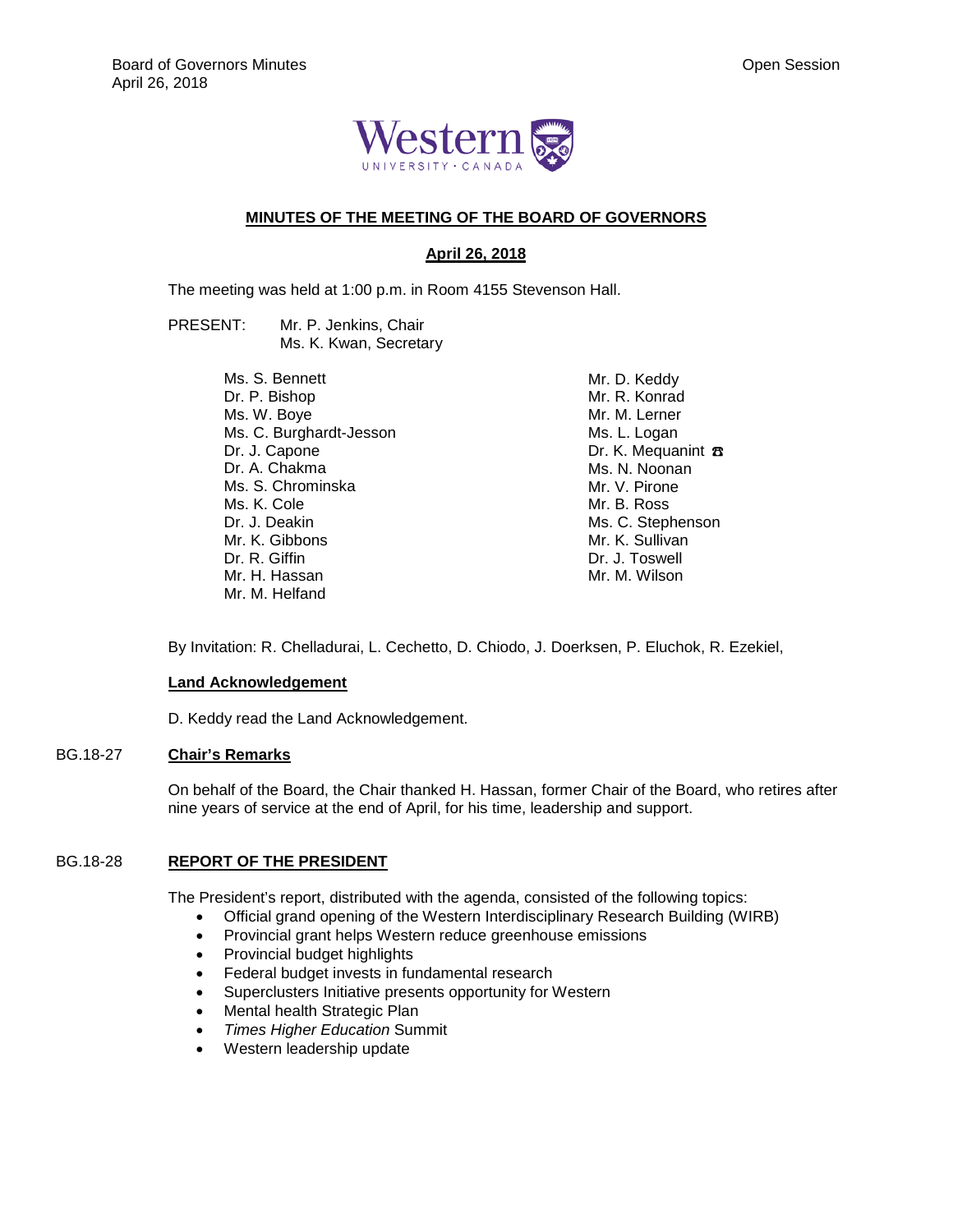Board of Governors Minutes **Community** Community Community Community Community Community Community Community Community Community Community Community Community Community Community Community Community Community Community Com April 26, 2018 **Page 2** 

The President also reported that Western's research performance has been making steady progress over the past 3 years and noted how important it is that Western received the allocation to create two Canada Research Chairs.

# BG.18-29 **UNANIMOUS CONSENT AGENDA** [Appendix I]

It was moved by P. Bishop, seconded by R. Konrad,

That the 16 items listed in Appendix I, Unanimous Consent Agenda (revised) be approved or received for information by the Board of Governors by unanimous consent.

CARRIED

## BG.18-30 **Minutes From the Previous Meeting**

The open session minutes of the meeting of January 25, 2018 were approved as circulated.

# **REPORT OF THE PROPERTY & FINANCE COMMITTEE** [Appendix II]

Prior to considering the Report of the Property & Finance Committee, the Chair provided a high level overview of the recent work of the Committee.

## BG.18-31 **2018-19 University Operating and Capital Budgets**

It was moved by M. Wilson, seconded by P. Bishop,

That the Board of Governors approve the 2018-19 University Operating and Capital Budgets and the proposed Program Specific Fees and Other Supplemental Fees for 2018-19 detailed in Appendix II, Annex 1.

The 2018-19 Operating and Capital Budgets were provided in Appendix II, Annex 1. Supplemental Fees and Other Charges, shown on Table 3 of the Program Specific Fees and Supplemental Fees report (Appendix II, Annex 2) are approved by the President throughout the year, as authorized under the Student Fee Policy (Policy 2.4) and were received for information.

Dr. J. Deakin, Provost and Vice-President (Academic), presented the 2018-19 University Operating and Capital Budgets detailed in Appendix II, Annex 1. Her presentation highlighted the internal and external planning and budgetary contexts, operating revenues for 2018-19, new initiatives and priorities, tuition recommendations, operating expenditures, including recommendations for faculties, and support units, university-wide expenditures, one-time expenditures, operating reserve forecast and an overview of the 2018-19 capital budget. Revenues for 2018-19 are projected to be \$756.4 million with \$759.1 million in expenditures.

The operating reserve will be projected at \$64.2 million at the end of the current year 2017-18, and \$61.5 million at the end of 2018-19. The in-year net position is projected to be a surplus of \$11.1 million in 2017-18 and a deficit of \$2.7 million in 2018-19. The reserve is projected to be \$34.9 million at the end of the current 4-year planning period (2018-19).

An executive summary of the revenues, expenditures and the capital budget are contained in pages 1-4 of Annex 1. Overhead slides used in the presentation are attached as **Appendix 1**.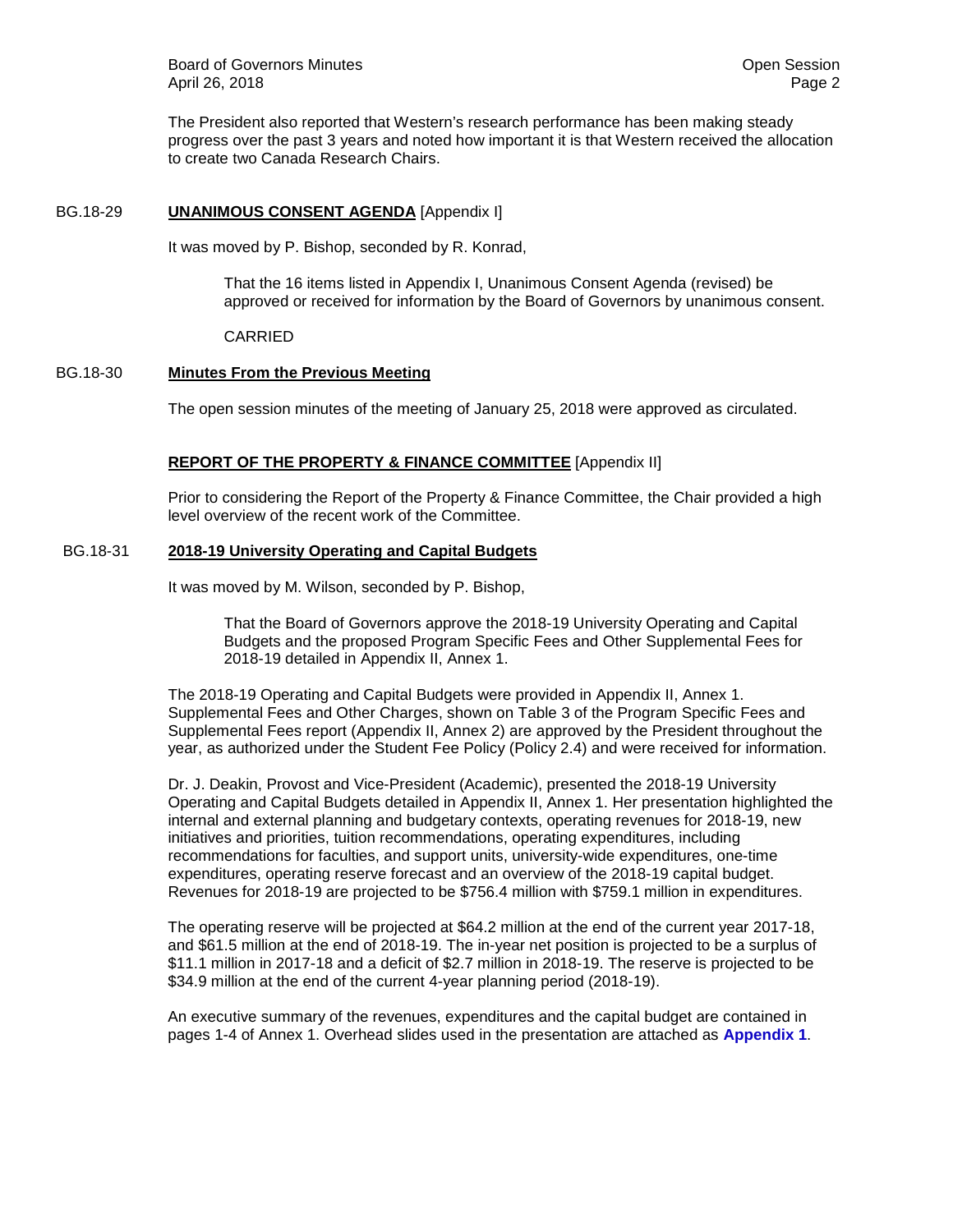Discussion about the budget included the following points/concerns:

- The Student Services Committee membership consists of executives from the USC, SOGS and MBAA; only voting members are students. Members of the administration serve as resource to the committee. The concern about the turn over of the membership each year is being addressed with the implementation of a new orientation timeline.
- Operating Reserve is projected at \$80.3 million at the end of the current year and will be expended as needed.
- Library Acquisitions Budget continues to be a high priority and sees an increase of \$300,000 to a level of \$15.4 million. Western Libraries and Institutional Planning and Budgeting have formulated a long-term plan to manage the impact of currency fluctuations in the future that will see an annual rate increase of 5.7%.

J. Deakin offered thanks to colleagues across the university for their diligence in the preparation of the budget, noting particularly, the work of staff in Institutional Planning and Budgeting.

The question was called and CARRIED.

## BG.18-32 **Student Fee-Funded Units, Ancillaries and Academic Supports**

It was moved by M. Wilson, seconded by P. Bishop,

That the Board of Governors approve the 2018-19 budgets for Student Fee- Funded Units, Ancillaries, and Academic Units summarized in the report entitled "Student Fee-Funded Units, Ancillaries, Academic Support Units, and Associated Companies".

CARRIED

#### BG.18-33 **Student Organization Fee Proposals for 2018-19**

The tables referenced in the motion below are in the report entitled "Student Fee-Funded Units, Ancillaries, Academic Support Units, and Associated Companies" (Annex 3).

It was moved by M. Wilson, seconded by P. Bishop,

That the organization fees for the University Students' Council for 2018-19 shown in Table 2 (full-time undergraduates) and Table 3 (part-time undergraduates) be approved, as requested by the USC.

That the organization fees for the Society of Graduate Students shown in Table 2 (fulltime graduate Students – three terms) and Table 3 (part-time graduate students) be approved as requested by SOGS.

That the organization fees for the Honors Business Administration Association for 2018- 19 shown in Table 2, note (b) be approved, as requested by the HBAA, contingent on Property and Finance receiving the Review of Engagement Report and final Financial Statements no later than May 25, 2018.

That the organization fees for the Master of Business Administration Association for 2018-19 shown in Table 2, note (c) be approved, as requested by the MBAA, contingent on Property and Finance receiving the Review of Engagement Report and final Financial Statements no later than May 25, 2018.

#### CARRIED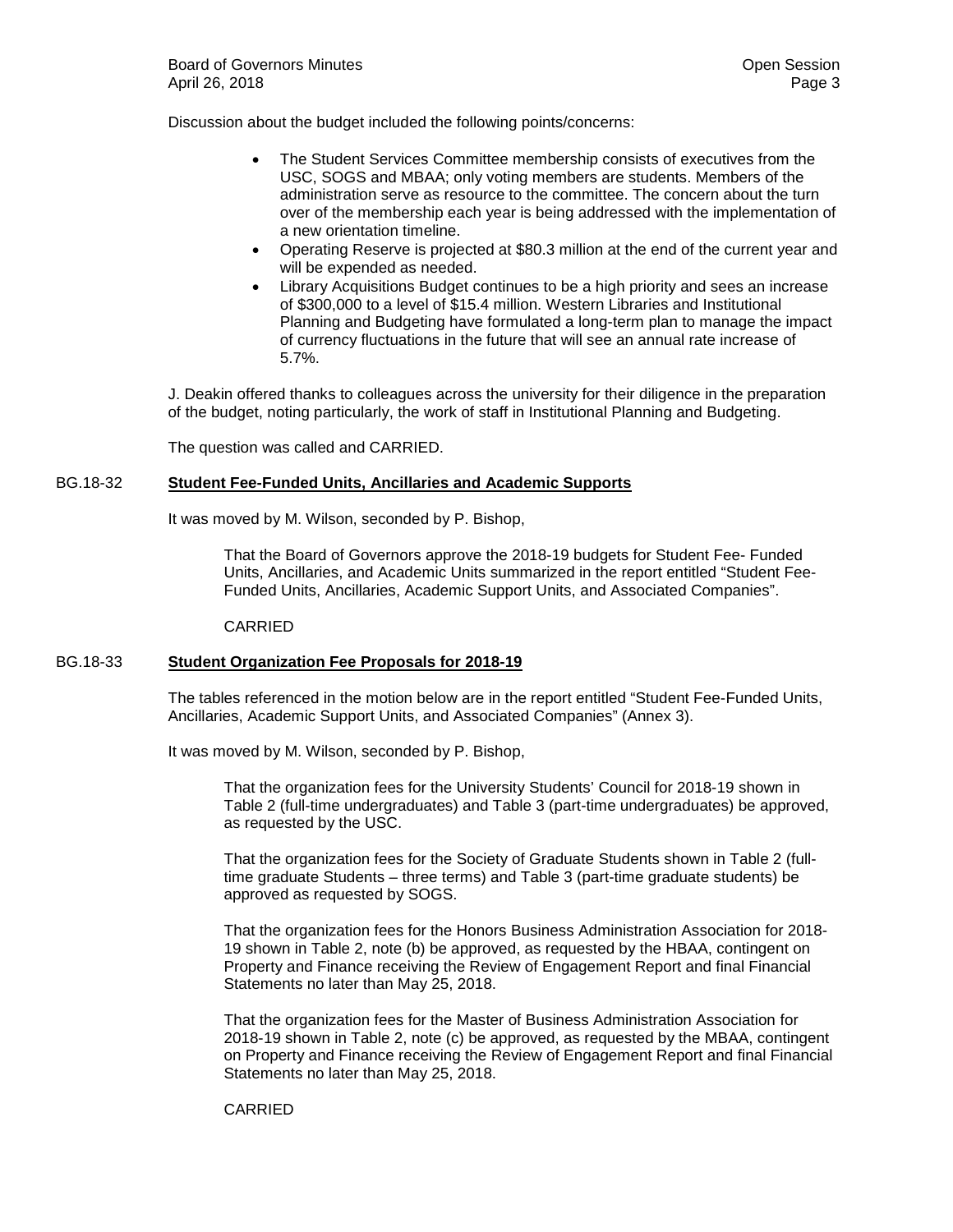## BG.18-34 **Annual Report and Recommendations of the Student Services Committee**

It was moved by M. Lerner, seconded by P. Bishop,

That the ancillary fees collected by the University be those detailed in Appendix II, Annex 4, as recommended by the Student Services Committee.

CARRIED

The issue of continuity of membership was discussed; the Committee is taking steps to address this problem by beginning the orientation process earlier so that by September the committee will be trained and can begin to conduct the business of the committee.

#### BG.18-35 **New MAPP Policy and Procedures on Intellectual Property** *(P. Eluchok and L. Cechetto were present to respond to questions.)*

It was moved by D. Keddy, seconded by B. Ross,

That the new MAPP Policy 7.XX, Policies on Intellectual Property, detailed in Appendix II, Annex 5, Appendix 1, be approved.

P. Eluchok and L. Cechetto provided an overview of the new Policy on Intellectual Property detailed in Appendix II, Annex 5, Appendix 1, highlighting in particular the rationale behind the proposed policy and corresponding procedures (pages 1-2 of Annex 5).

Responding to questions about the letter received from the President of the University of Western Ontario Faculty Association contained in Appendix II, Annex 5, Appendix 3, L. Cechetto reported that many of UWOFA's suggestions were incorporated, however, with respect to setting a threshold as suggested by UWOFA, she said it is very difficult to establish a threshold when material has not yet been sold. Since the reporting requirement is to report at the time of intent to commercialize, the University would need to speculate at what the materiality would be. The significance and value of reporting the creation of Intellectual Property is to promote the achievements of Western's members and enhance the opportunities for commercialisation. There is also the potential for intellectual property to have a positive impact on the University's overall rankings. L. Cechetto added that Western's inventor-owned policy is an attractive recruiting tool and the University's revenue-sharing model is at par or better than those at other Canadian universities.

P. Eluchok added that an overriding principle behind the policy is the need for transparency because potentially, public funds could be used to generate private income. Also, there could be legal obligations imposed by a third party and/or a funding source to report on any revenue. As a result, there are both legal and practical compliance risks to be considered.

The question was called and CARRIED.

# BG.18-36 **Open Space Strategy**

It was moved by S. Chrominska, seconded by M. Lerner,

That the Open Space Strategy detailed in Appendix II, Annex 6, Appendix 1 be approved.

L. Logan, Vice-President (Operations & Finance), provided an overview of the Open Space Strategy detailed in Appendix II, Annex 6 including a review of the feedback received since the January Board meeting detailed in Annex 6. She noted that this is a long-term project that requires flexibility. Approval of projects identified in the plan will proceed through the appropriate approval process.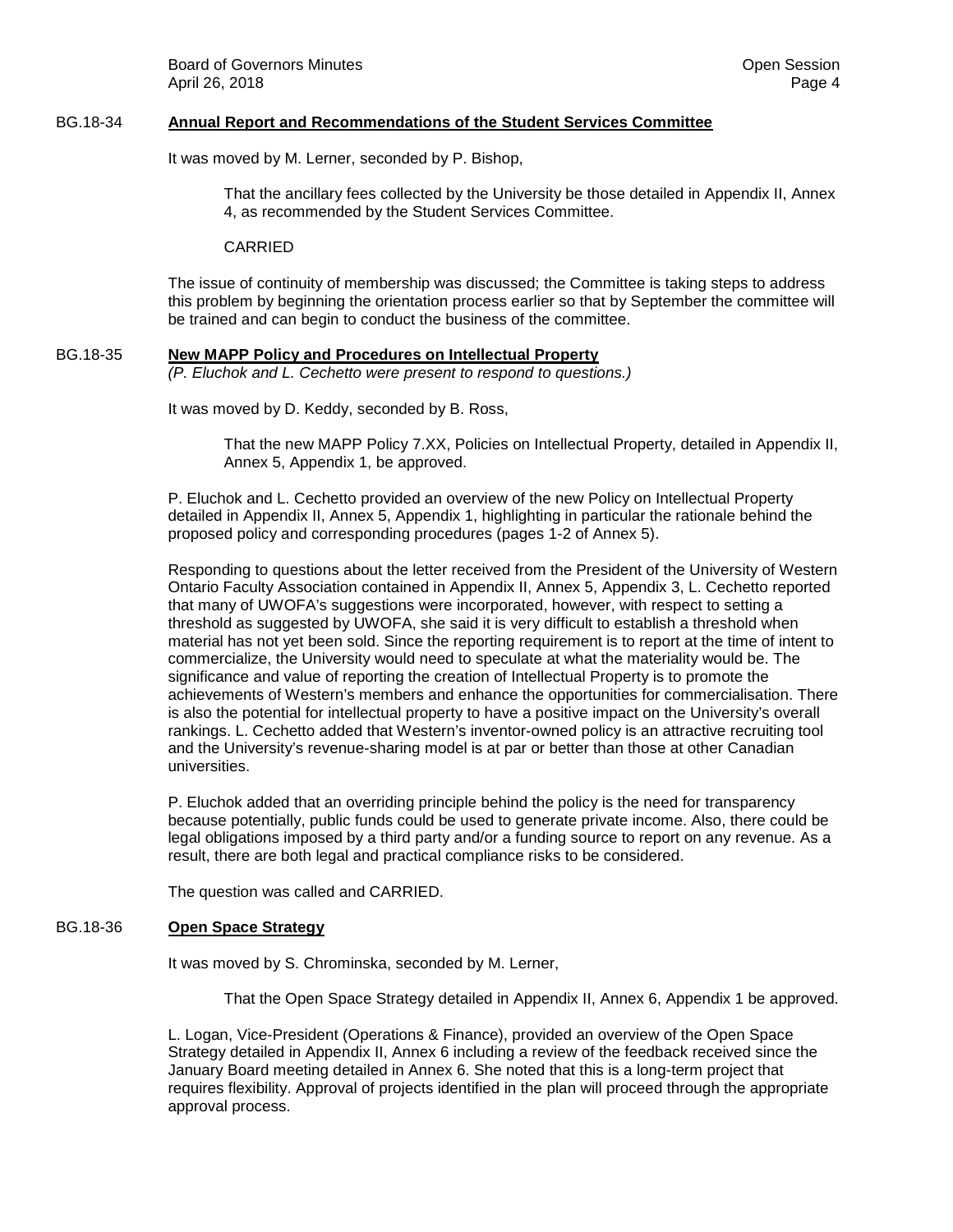Board of Governors Minutes **Community** Community Community Community Community Community Community Community Community Community Community Community Community Community Community Community Community Community Community Com April 26, 2018 **Page 5** 

Asked if the Strategy will interface with the Bus Rapid Transit initiative, L. Logan emphasized that projects contained in the Open Space Strategy are independent of the City's BRT plan.

The question was called and CARRIED.

## BG.18-37 **Information Items reported by the Property & Finance Committee**

The Report of the Property & Finance Committee, detailed in Appendix II, contained the following items that were received for information by unanimous consent:

- Report of the Investment Committee
- Credit Rating Review: February 21, 2018
- Quarterly Financial Report (Operating Budgets)
- New Scholarships and Awards

## **REPORT OF THE GOVERNANCE & BY-LAWS COMMITTEE** [Appendix III]

Prior to considering the Report of the Governance & By-Laws Committee, the Chair provided a high level overview of the recent work of the Committee.

## BG.18-38 **Amendments to Special Resolution No. 1-C – Terms of Reference of the Fund Raising and Donor Relations Committee**

It was moved by P. Bishop, seconded by R. Konrad,

That the Membership and Procedures in Terms of Reference of the Fund Raising and Donor Relations Committee be amended to change the Chair of the Ivey Development Committee (or designate) and the President of the Alumni Association (or designate) from non-voting to voting members.

CARRIED (By Unanimous Consent)

## BG.18-39 **Question from Senate re Recommendations from the Report of the Governance Review Task Force**

The Board received for information the response to the Senate's request for an update on the progress that has been made towards implementing the recommendations from the Report of the Governance Review Task Force detailed in Appendix III, item 2.

## BG.18-40 **Governance Review Task Force Implementation – Progress Report**

The Progress Report, detailed in Appendix III, item 3, was received for information. Points covered in the Report included progress on recommendations regarding relationships and communications with the community, structure of the Board, role of the Board and Board members.

## **REPORT OF THE SENIOR POLICY & OPERATIONS COMMITTEE** [Appendix IV]

## BG.18-41 **Code of Student Conduct Revisions**

*(S. Jarrett was present to respond to questions).*

It was moved by K. Gibbons, seconded by W. Boye,

That the Board of Governors approve the revisions to the Code of Student Conduct, as provided in Appendix IV, Annex 3a.

S. Jarrett provided an overview of the revisions to the Code of Student Conduct detailed in Appendix IV. He noted that the recommended revisions increase the clarity of the document;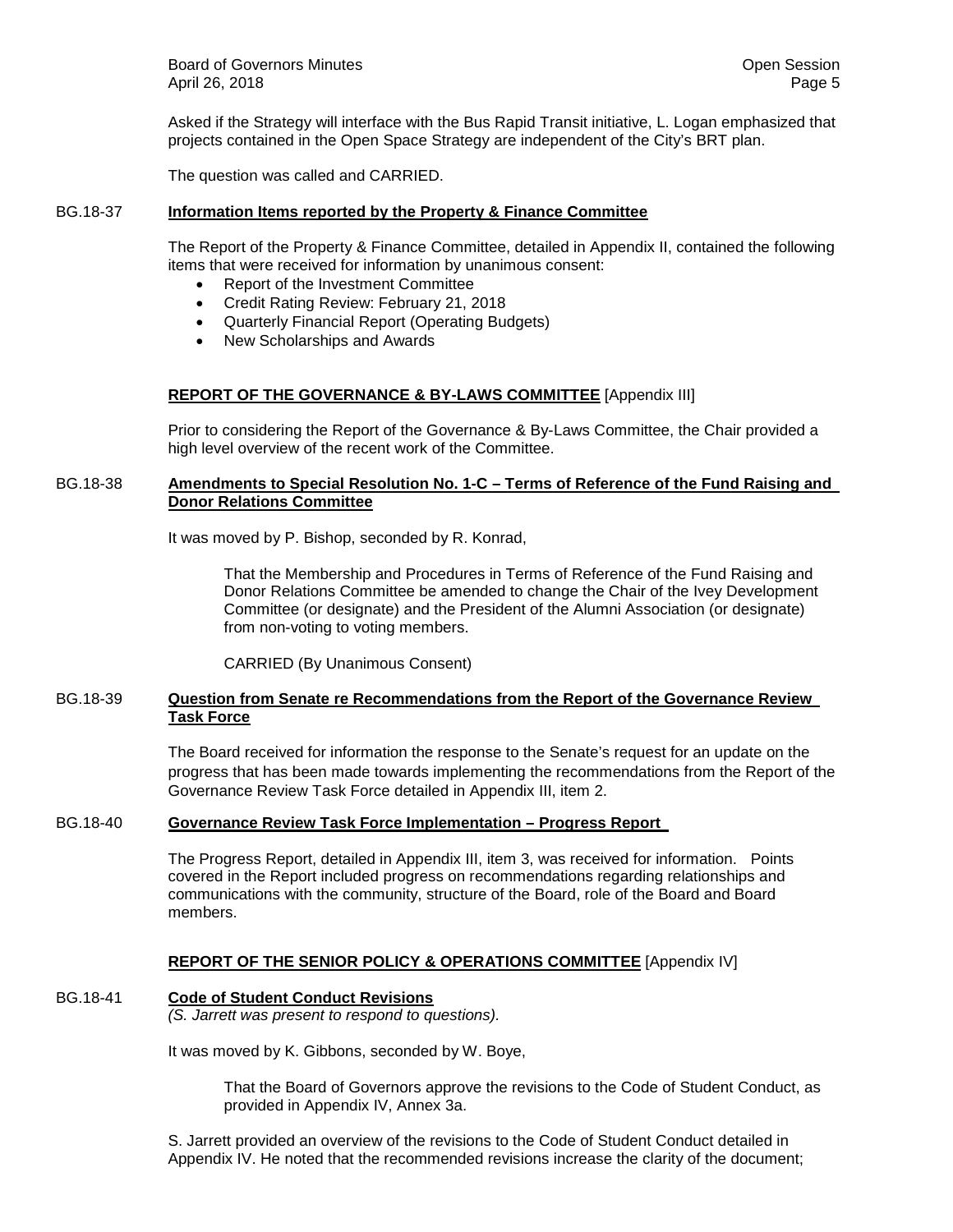Board of Governors Minutes **Community** Community Community Community Community Community Community Community Community Community Community Community Community Community Community Community Community Community Community Com April 26, 2018 Page 6

include additional wording to emphasize that it may apply to online communications/postings; and, clearly centralize responsibility for handling of complaints. He recommended that no changes be made to the Code relating to its jurisdiction over off-campus conduct.

A member voiced concern that the revisions to the Code are being considered at a time when the students are leaving campus and should be tabled until September. S. Jarrett explained that once the revised Code is approved it will be circulated to the Western Community. Members believe that it is important that the Code be in place for September, the start of a new academic year.

The question was called and CARRIED.

## **REPORT OF THE FUND RAISING AND DONOR RELATIONS COMMITTEE** [Appendix V]

Prior to considering the Report of the Fund Raising and Donor Relations Committee, the Chair provided a high level overview of the recent work of the Committee.

## BG.18-42 **Information Item Reported by the Fund Raising and Donor Relations Committee**

The Report of the Fund Raising and Donor Relations Committee, detailed in Appendix V, contained the following item that was received for information by unanimous consent:

• Fund Raising Activity Quarterly Report to January 31, 2018

# **ITEMS REFERRED BY SENATE** [Appendix VI]

#### BG.18-43 **Western's Student Mental Health and Wellness Strategic Plan – Final Report** *(Rick Ezekiel, Deborah Chiodo, and John Doerksen were present to respond to questions.)*

It was moved by M. Lerner, seconded by P. Bishop,

That Western's Student Mental Health and Wellness Strategic Plan, detailed in Appendix VI, Annex 1, be approved.

R. Ezekiel, D. Chiodo, and J. Doerksen provided an overview of Western's Student Mental Health and Wellness Strategic Plan, referencing the material contained in Appendix VI, Annex 1, including the plan's four key pillars: (1) promote and support a resilient campus community; (2) develop and deliver effective mental health and wellness education; (3) inclusive curriculum and pedagogy to support student mental health, and (4) provide accessible and effective mental health and wellness services. A key goal is to heighten awareness of services available for students living on and off campus.

Discussion included the following:

- Development of a role-out plan to the Western Community
- Identification of funding priorities
- Delivering health and wellness education
- Become pro-active with the community
- On-line outreach
- Early alert platforms

The question was called and CARRIED.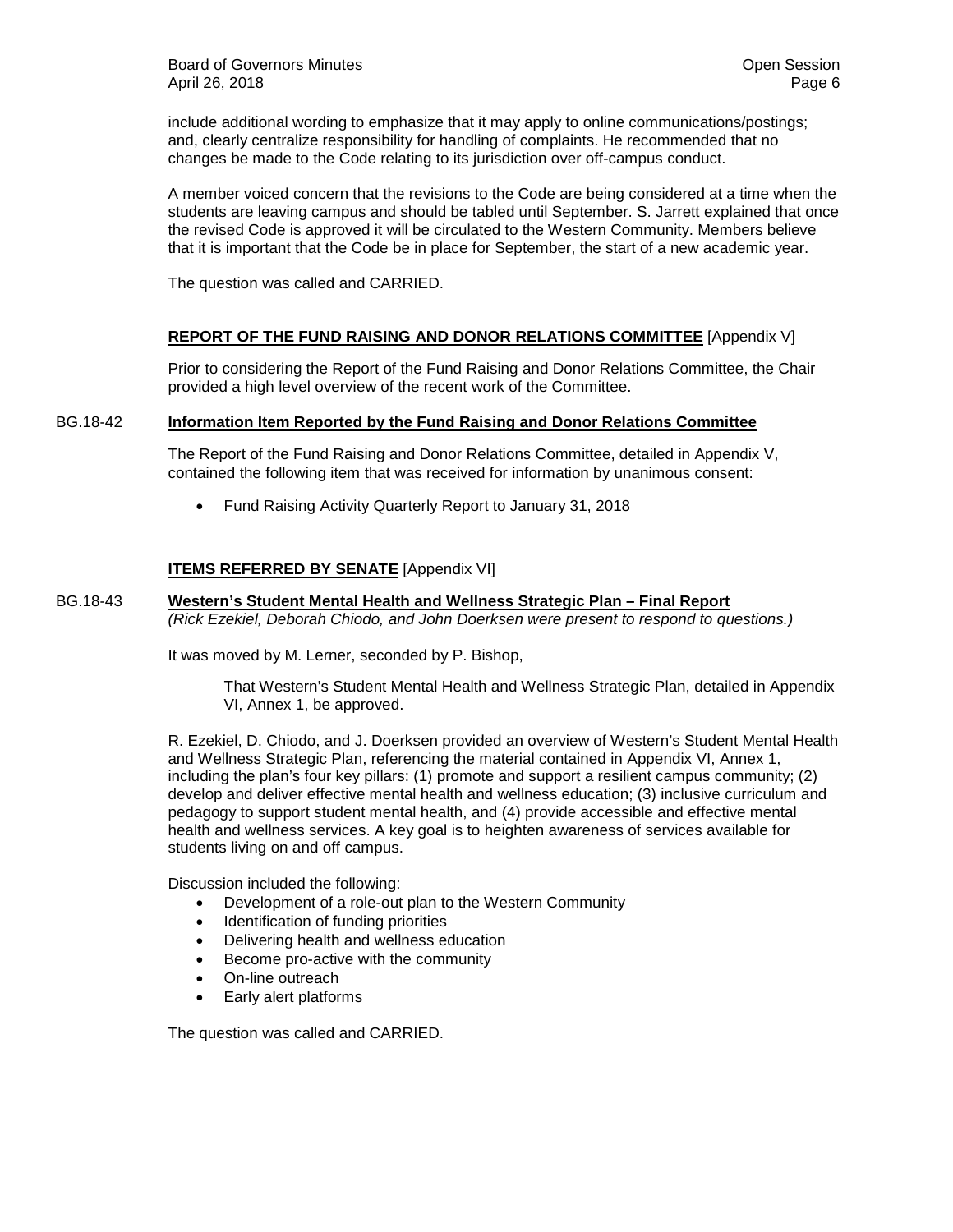Board of Governors Minutes **Community** Community Community Community Community Community Community Community Community Community Community Community Community Community Community Community Community Community Community Com April 26, 2018 Page 7 (1999) 2014 12:30 Page 7 (1999) 2014 12:30 Page 7 (1999) 2014

## BG.18-44 **Faculty of Engineering – Establishment of New Academic Units - School of Biomedical Engineering and Centre of Engineering Leadership and Innovation (CELI)**

It was moved by P. Bishop, seconded by R. Konrad,

That the Board of Governors approve the establishment of the new School of Biomedical Engineering and the Centre of Engineering Leadership and Innovation (CELI) in the Faculty of Engineering, effective July 1, 2018, shown in Appendix VI, Annex 2.

CARRIED (By Unanimous Consent)

## BG.18-45 **Information Items Referred by Senate**

Appendix VI, Items Referred by Senate, contained the following items that were received for information by unanimous consent:

- 2018-19 University Operating and Capital Budgets
- 2018 Entrance Standards for Undergraduate First-Year Admissions
- Five-Year Enrolment Projections
- Report on Year One Class and Entering Averages
- National Survey of Student Engagement (NSSE)
- Vice-President (Research) 2017 Annual Report
- Report of the Academic Colleague
- Academic Administrative Appointments
- Western's Excellence in Teaching Award Winners for 2017-2018
- Spring Convocations 2018 Honorary Degree Recipients

#### **QUESTIONS FROM MEMBERS**

#### BG.18-46 **QS World University Rankings/Research World Ranking**

J. Capone, Vice-President (Research) reviewed the progress that Western has been achieving in a number of research areas, with large projects being an area where there has been significant progress. Universities in Asia have been progressing their rankings and this will be an area to be cognizant of for the future.

J. Capone clarified that the QS rankings system does group some academic areas which might account for the discrepancies that were picked up by a member.

The meeting adjourned to the confidential session.

\_\_\_\_\_\_\_\_\_\_\_\_\_\_\_\_\_\_\_\_\_\_\_\_ \_\_\_\_\_\_\_\_\_\_\_\_\_\_\_\_\_\_\_\_\_\_ P. Jenkins K. Kwan Chair **Chair** Secretary **Chair** Secretary **Chair** Secretary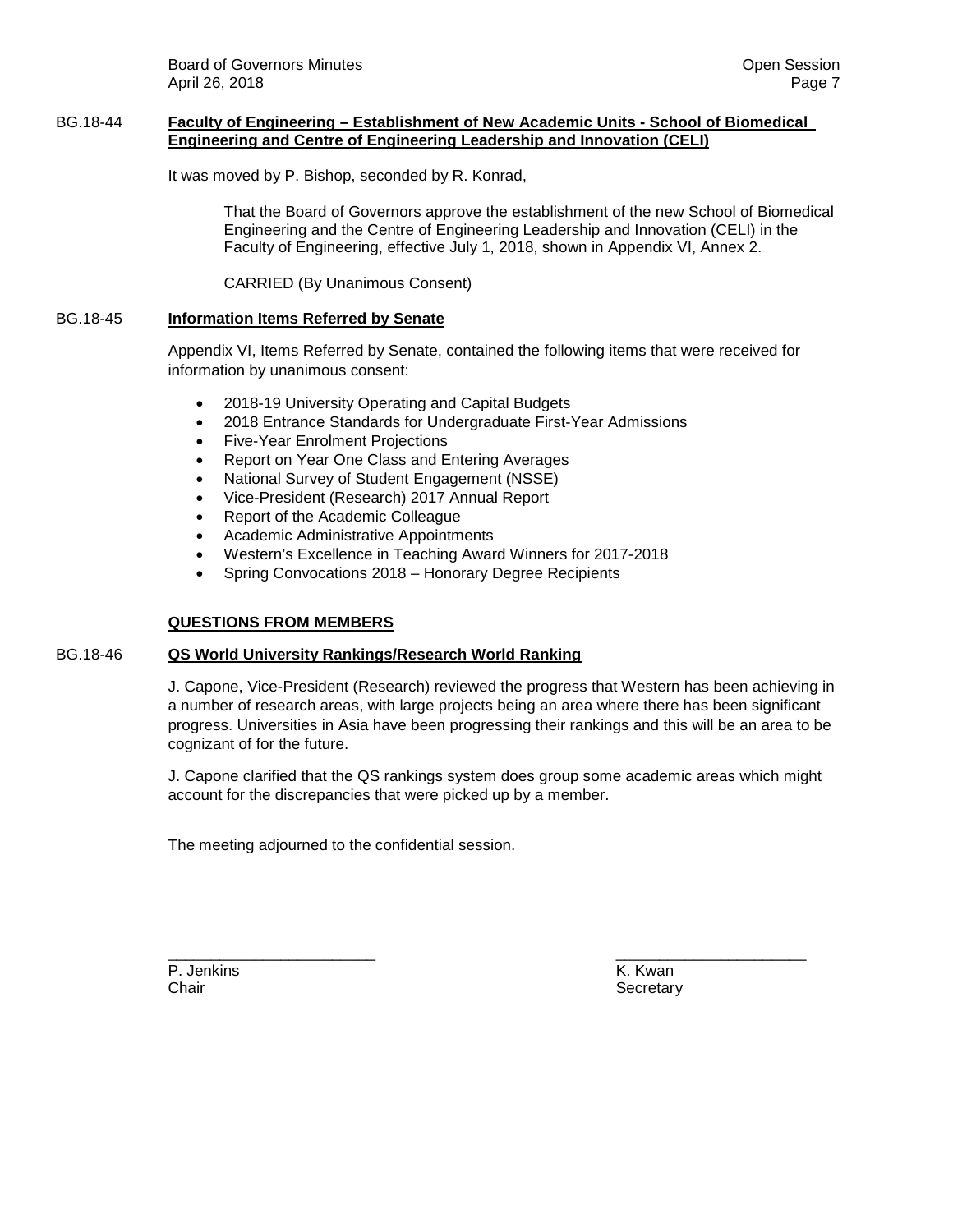

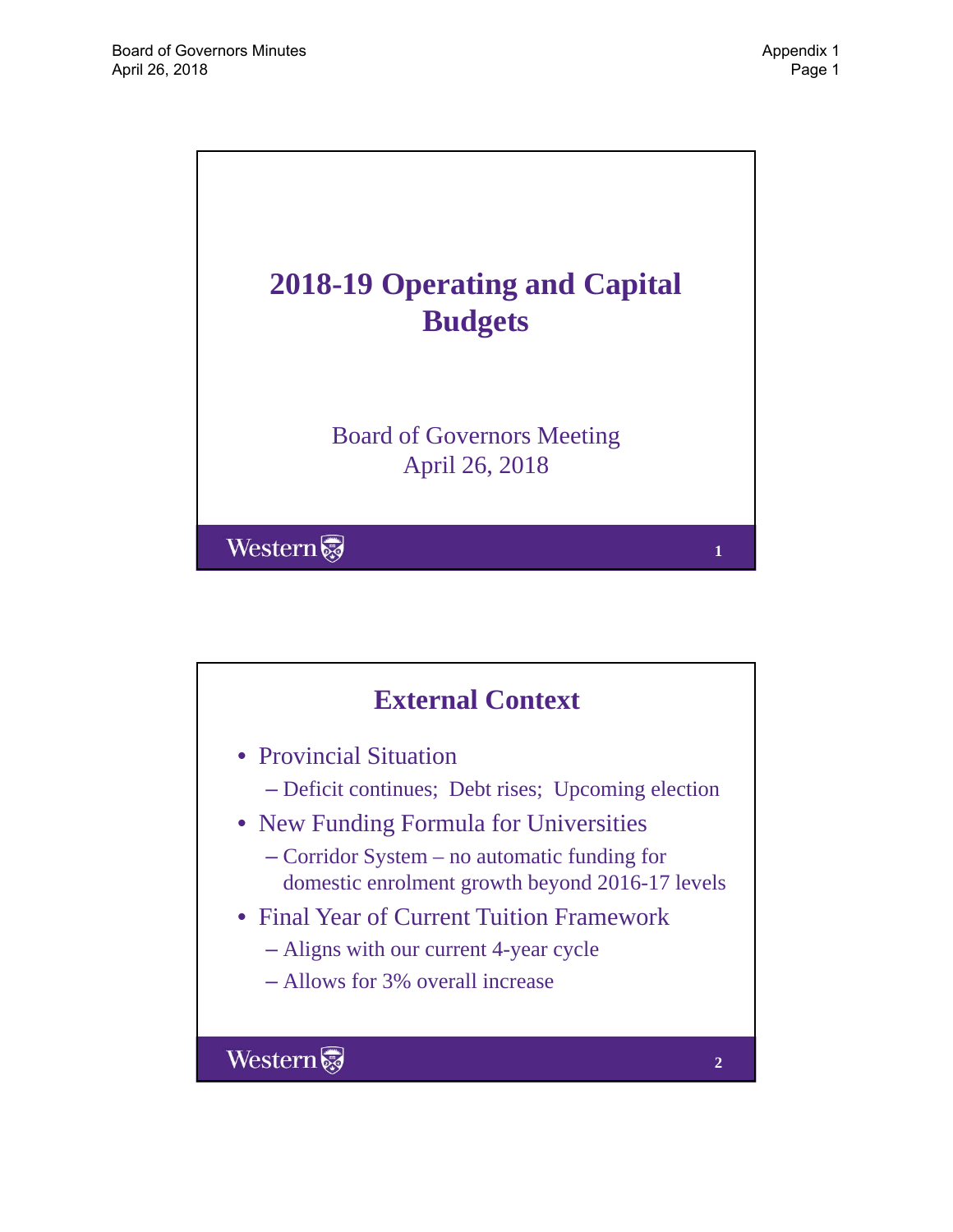

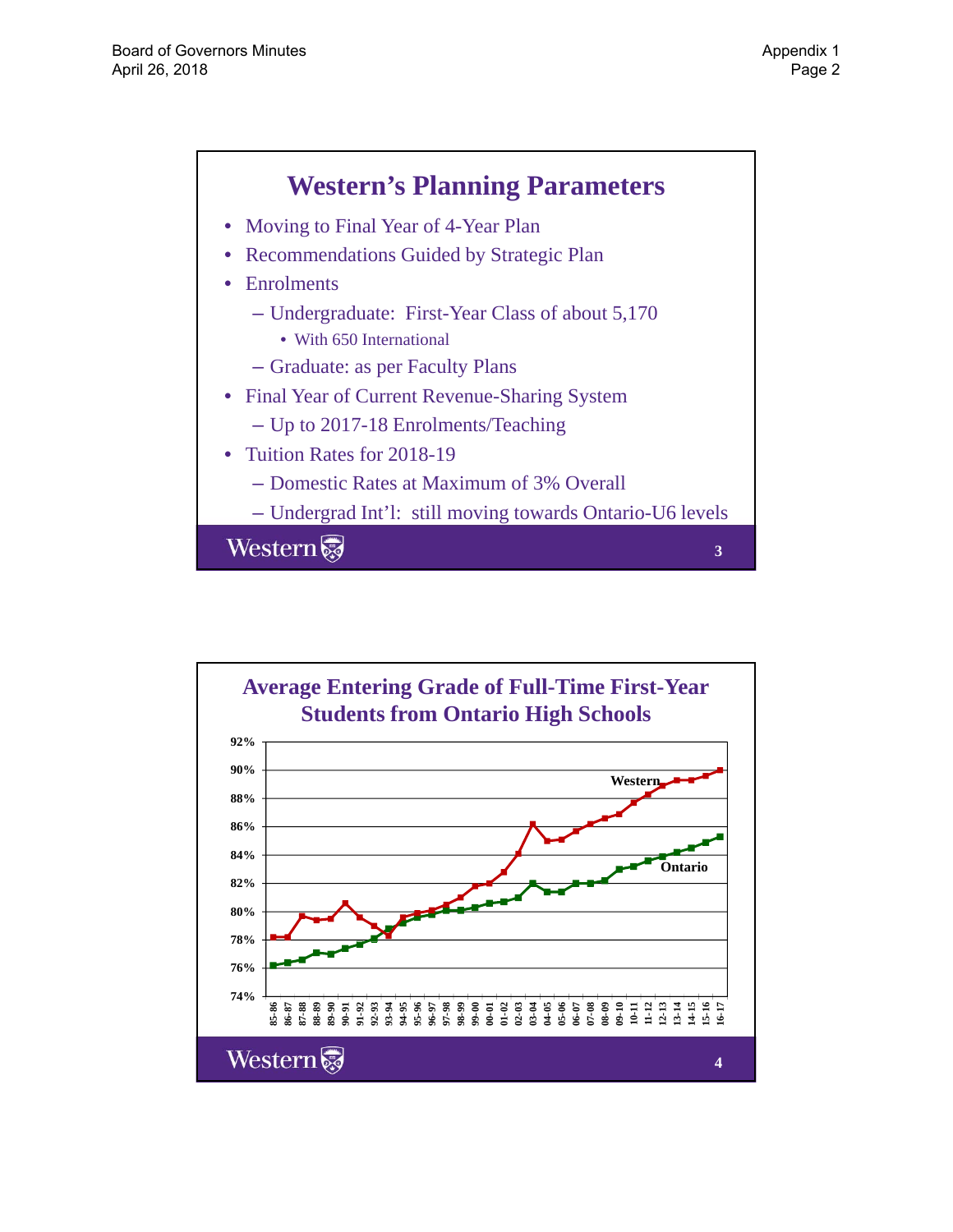

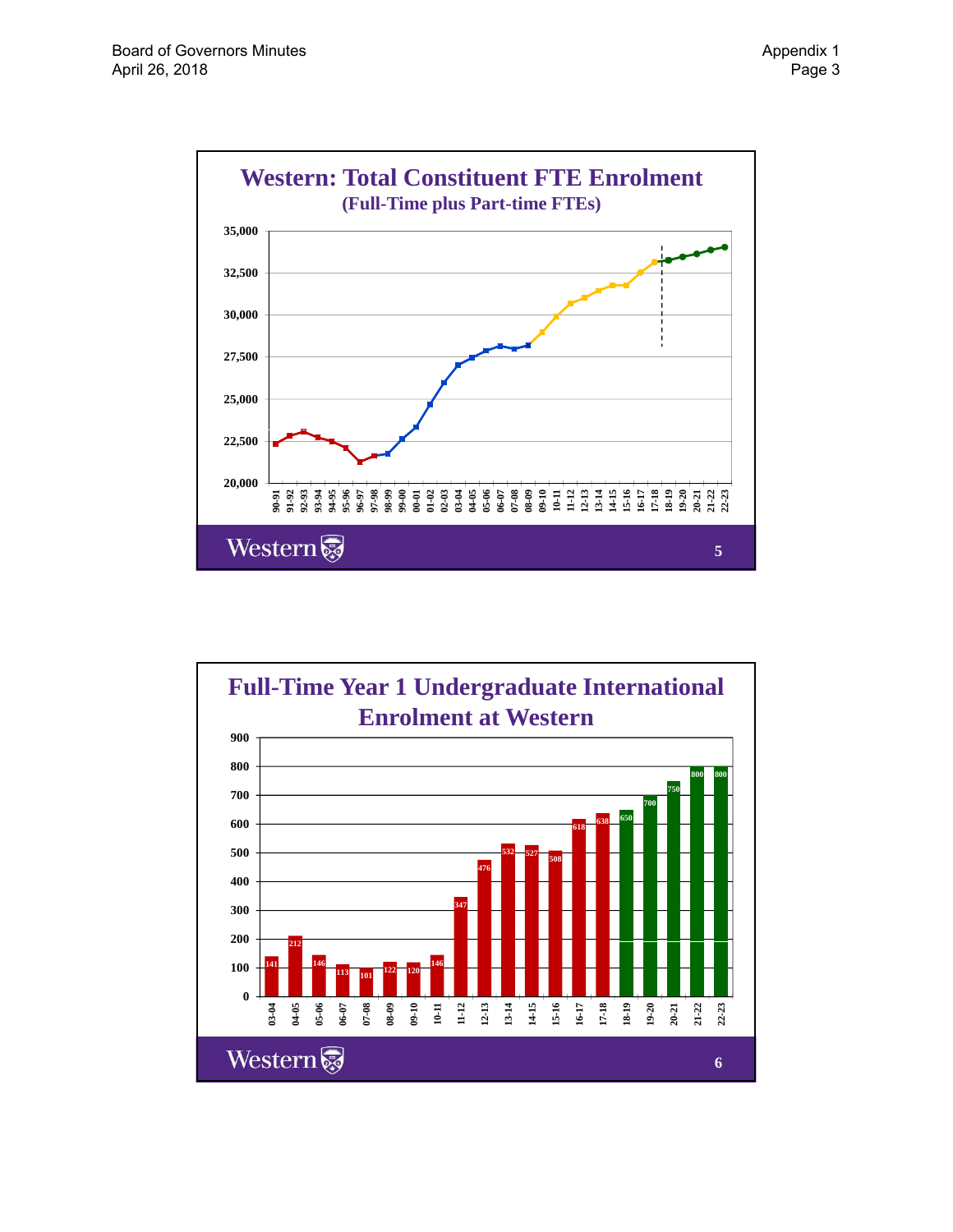

| <b>Pillar</b>    | <b>Priority</b>                                                                                                     |
|------------------|---------------------------------------------------------------------------------------------------------------------|
| 1                | <b>RAISING OUR EXPECTATIONS: CREATE A</b><br><b>WORLD-CLASS RESEARCH AND SCHOLARSHIP</b><br><b>CULTURE</b>          |
| $\mathbf{2}$     | <b>LEADING IN LEARNING: PROVIDE CANADA'S</b><br><b>BEST EDUCATION FOR TOMORROW'S GLOBAL</b><br><b>LEADERS</b>       |
| $\mathbf{3}$     | <b>REACHING BEYOND CAMPUS: ENGAGE</b><br>ALUMNI, COMMUNITY, INSTITUTIONAL &<br><b>INTERNATIONAL PARTNERS</b>        |
| $\blacktriangle$ | <b>TAKING CHARGE OF OUR DESTINY:</b><br><b>GENERATE AND INVEST NEW RESOURCES IN</b><br><b>SUPPORT OF EXCELLENCE</b> |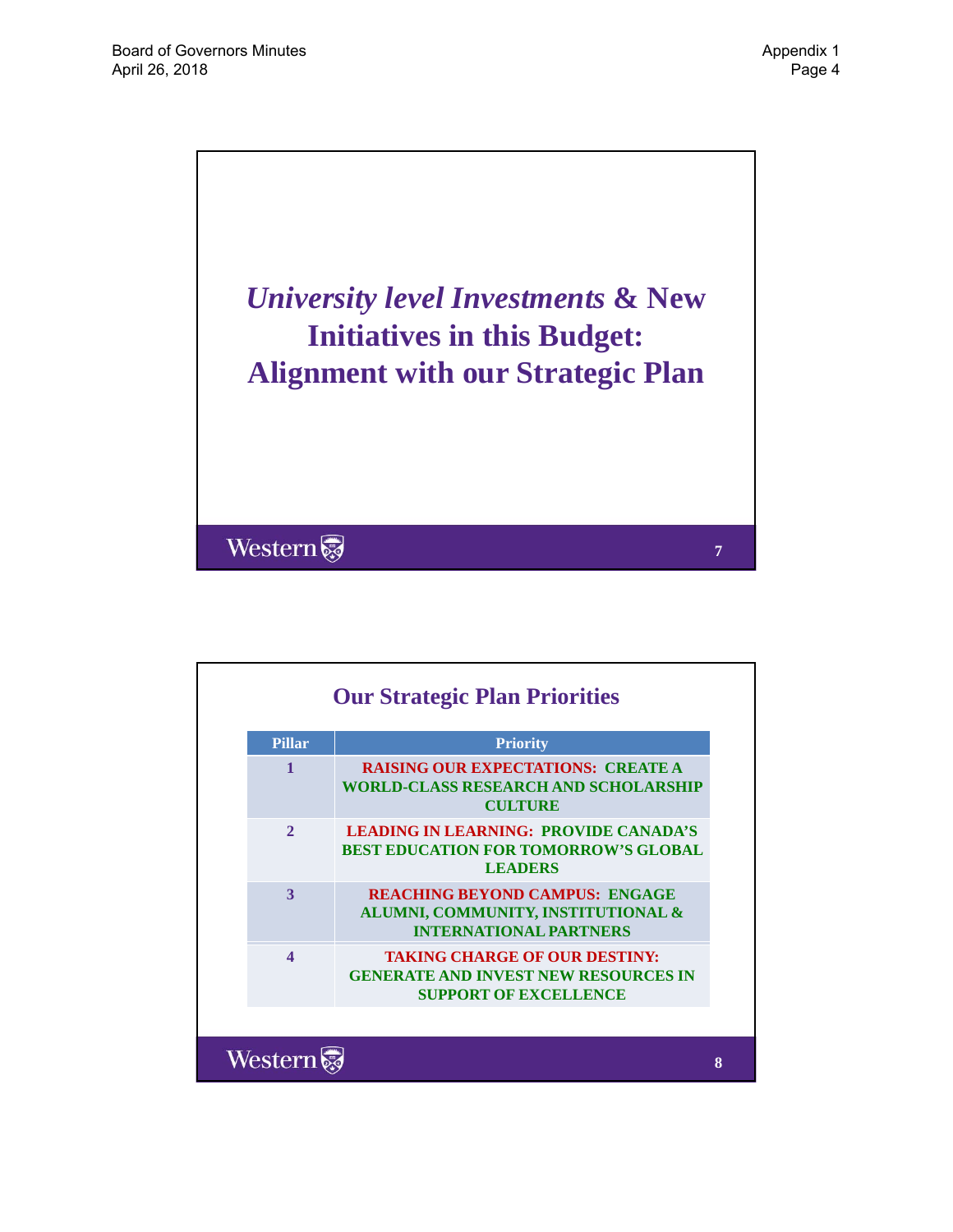| <b>Investment / New Initiative</b>                                                                 | <b>Investment</b>                        | <b>Strategic</b><br><b>Plan Pillars</b> |  |
|----------------------------------------------------------------------------------------------------|------------------------------------------|-----------------------------------------|--|
| <b>Growing Our Endowments: The Endowed Chairs</b><br><b>Matching Program</b>                       | \$15 M One-Time                          | 1, 3, 4                                 |  |
| Long-Range Space/Capital Plan: Weldon Library,<br><b>Wellness Centre, NSc &amp; Taylor Library</b> | \$35 M One-Time                          | 1, 2                                    |  |
| <b>Strategic Expansion of Engineering: Multi-Year</b><br><b>Self-Funding Plan</b>                  | \$6.8 M One-Time &<br><b>\$898K Base</b> | 1, 2, 4                                 |  |
| <b>Scholarship Initiatives in SSHRC Disciplines</b><br><b>Endowment</b>                            | \$2.5 M One-Time                         | 1,4                                     |  |
| <b>Pedestrian-Friendly &amp; Safe Campus Initiatives</b>                                           | \$2 M One-Time                           | $\overline{2}$                          |  |
| <b>Energy Conservation Initiatives</b>                                                             | \$1.5 M One-Time                         | $\boldsymbol{\Delta}$                   |  |
| <b>Postdoctoral Fellowships Program (Pilot)</b>                                                    | \$226K One-Time                          | 1,4                                     |  |
| <b>Indigenous Initiatives - New Faculty Appts</b>                                                  | <b>\$600K Base</b>                       | 2, 3                                    |  |
| <b>Front-Line Mental Health Services</b>                                                           | \$400K Base                              | $\overline{2}$                          |  |

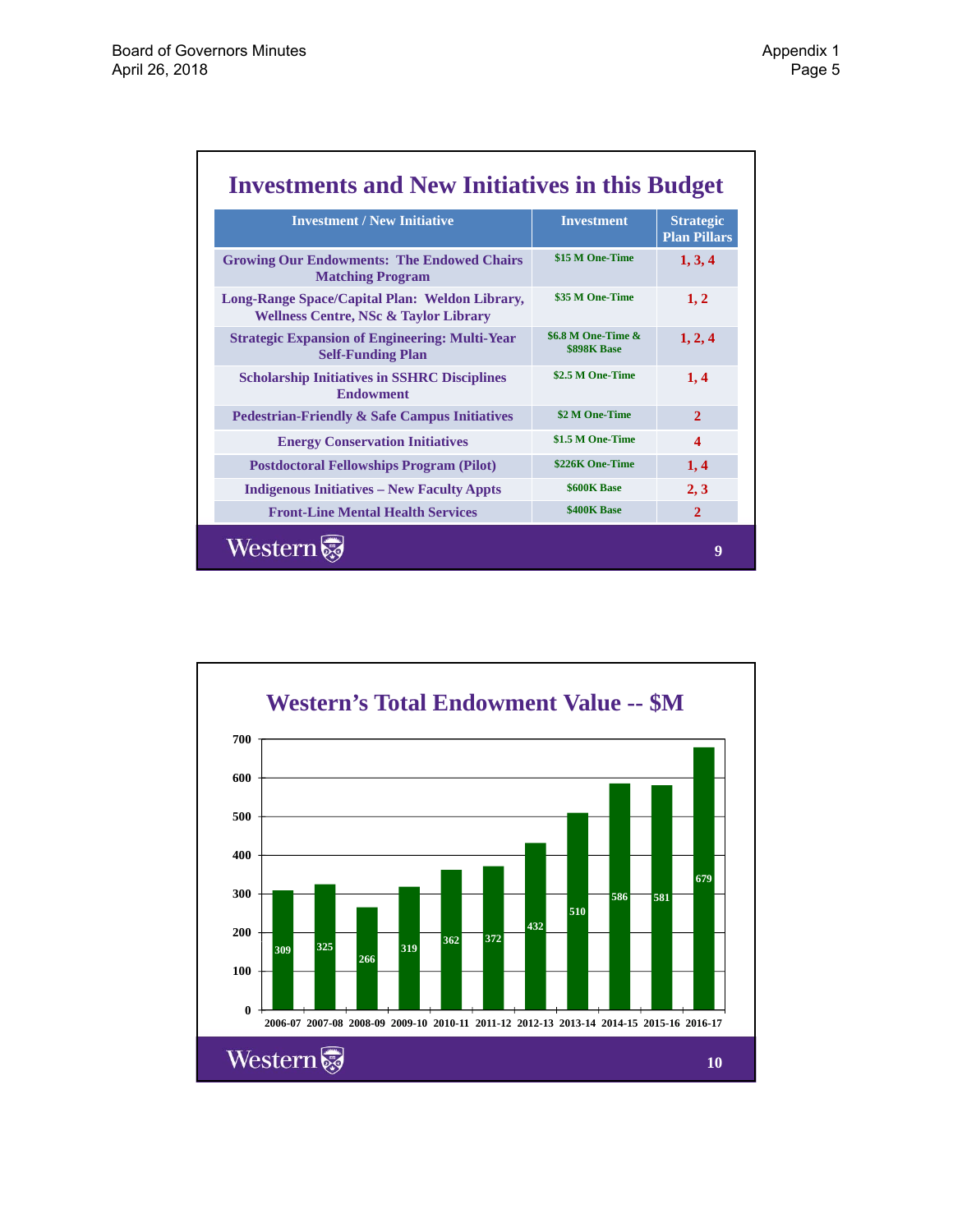

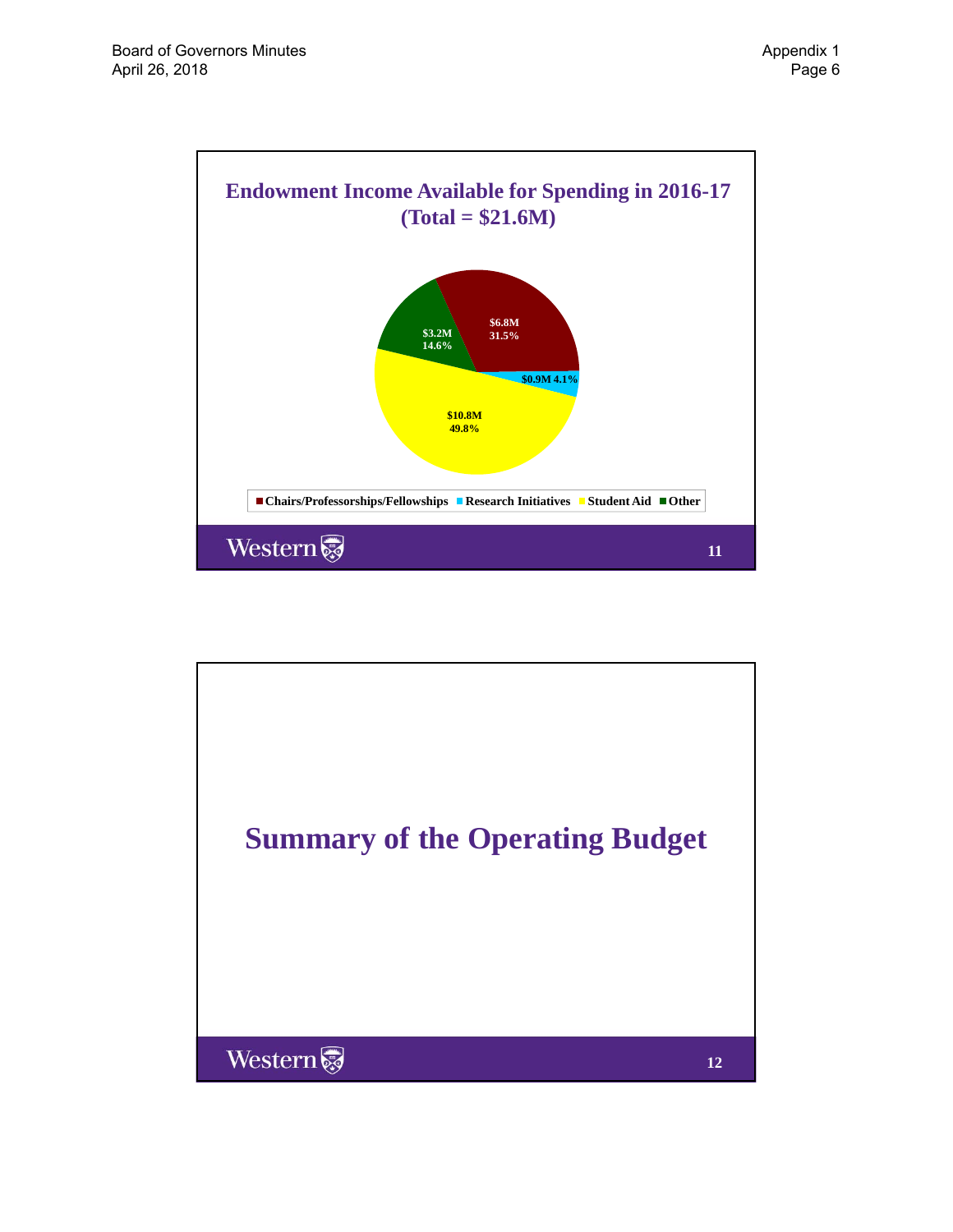

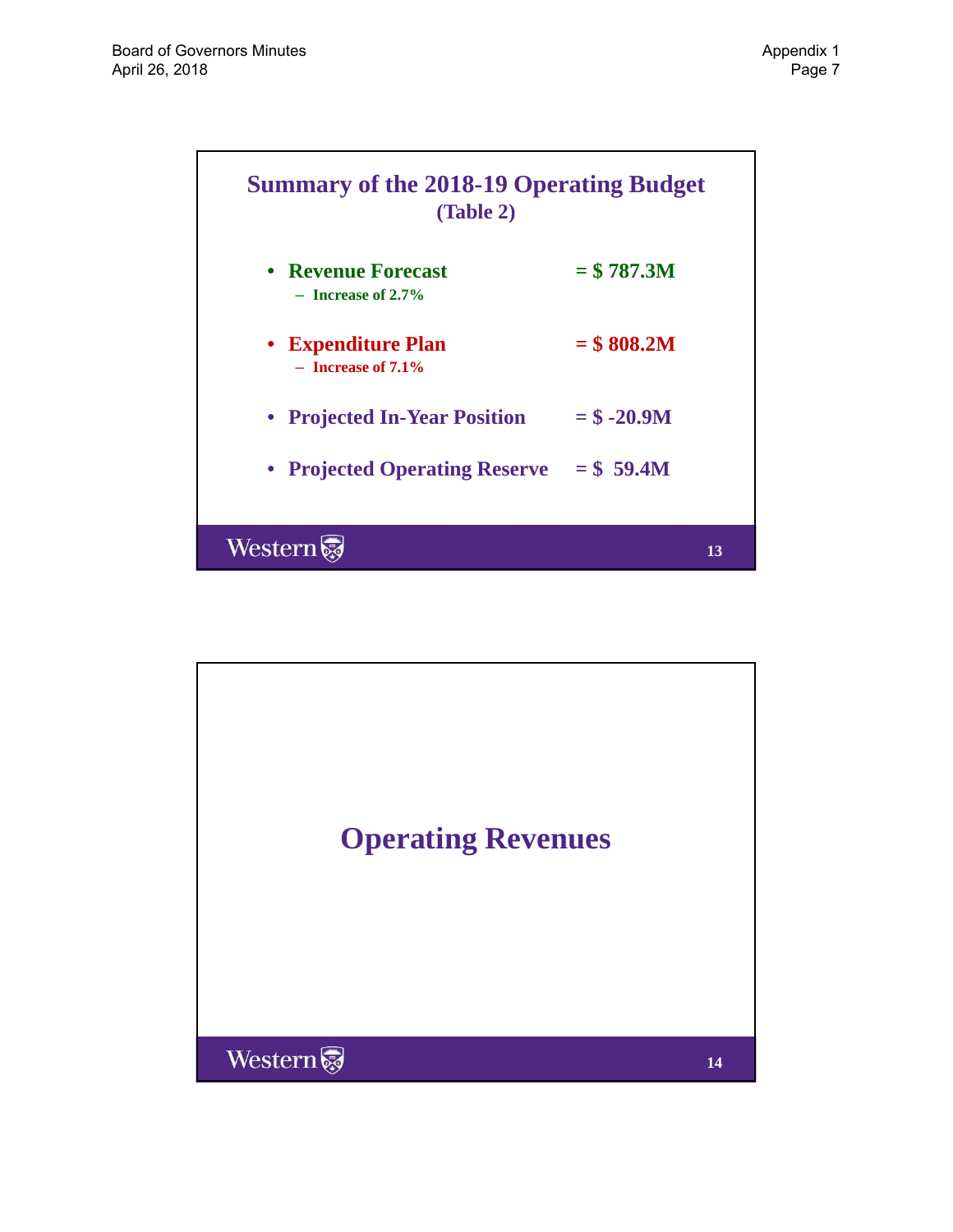

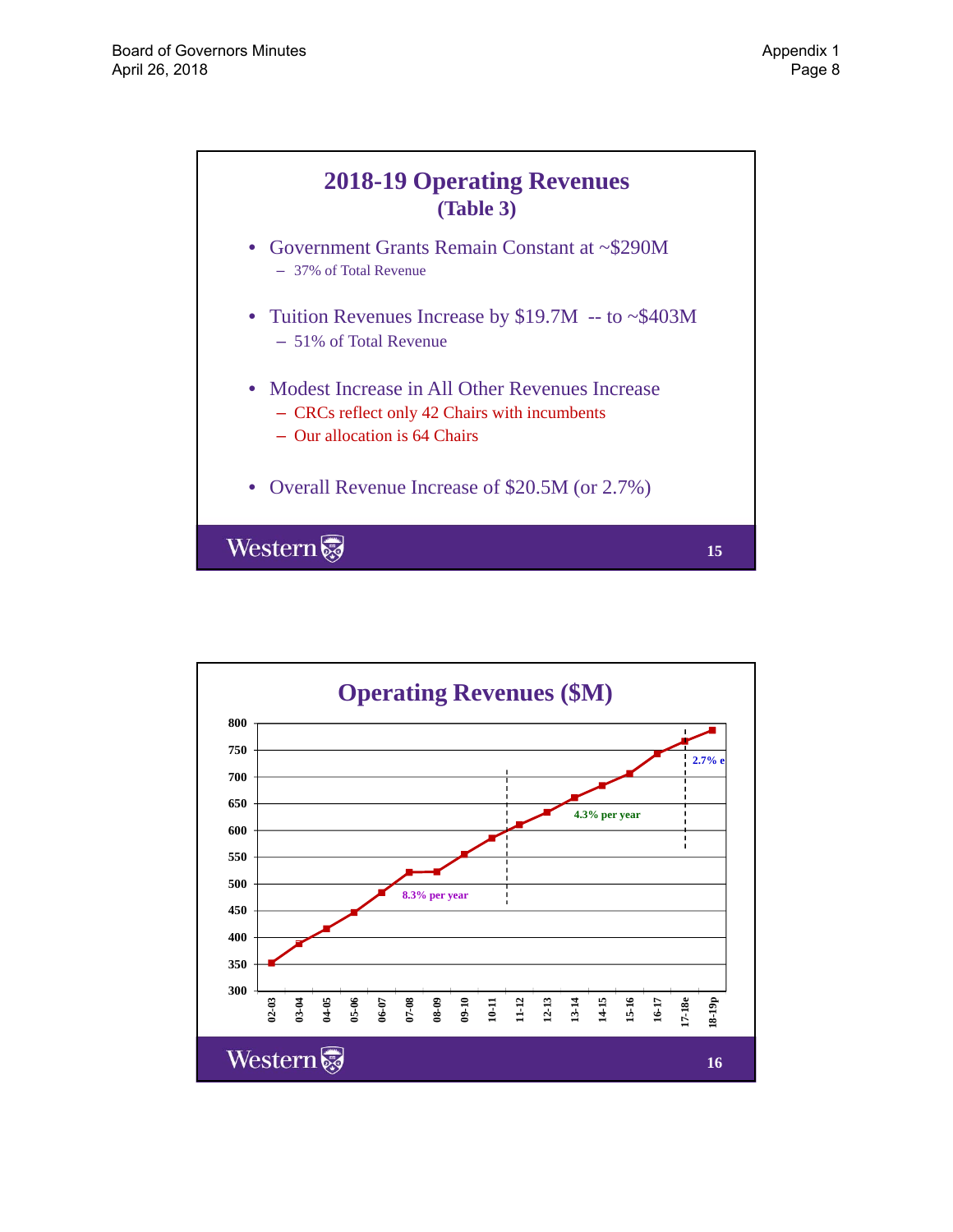

# **Recommendations for the Faculties (Table 4)**

- Initial Budget Adjustment (IBA)
- Faculty Turnover Recovery if applicable
- Academic Priorities Fund (APF) Allocations
- Ivey School's Funding Model
- CRC Allocations
- Revenue Sharing Mechanism for the Faculties
- Total Base Allocation of \$492.6M
- Faculties also receive \$8.7M in One-Time Funding as shown in Table 8, lines 15 to 25

Western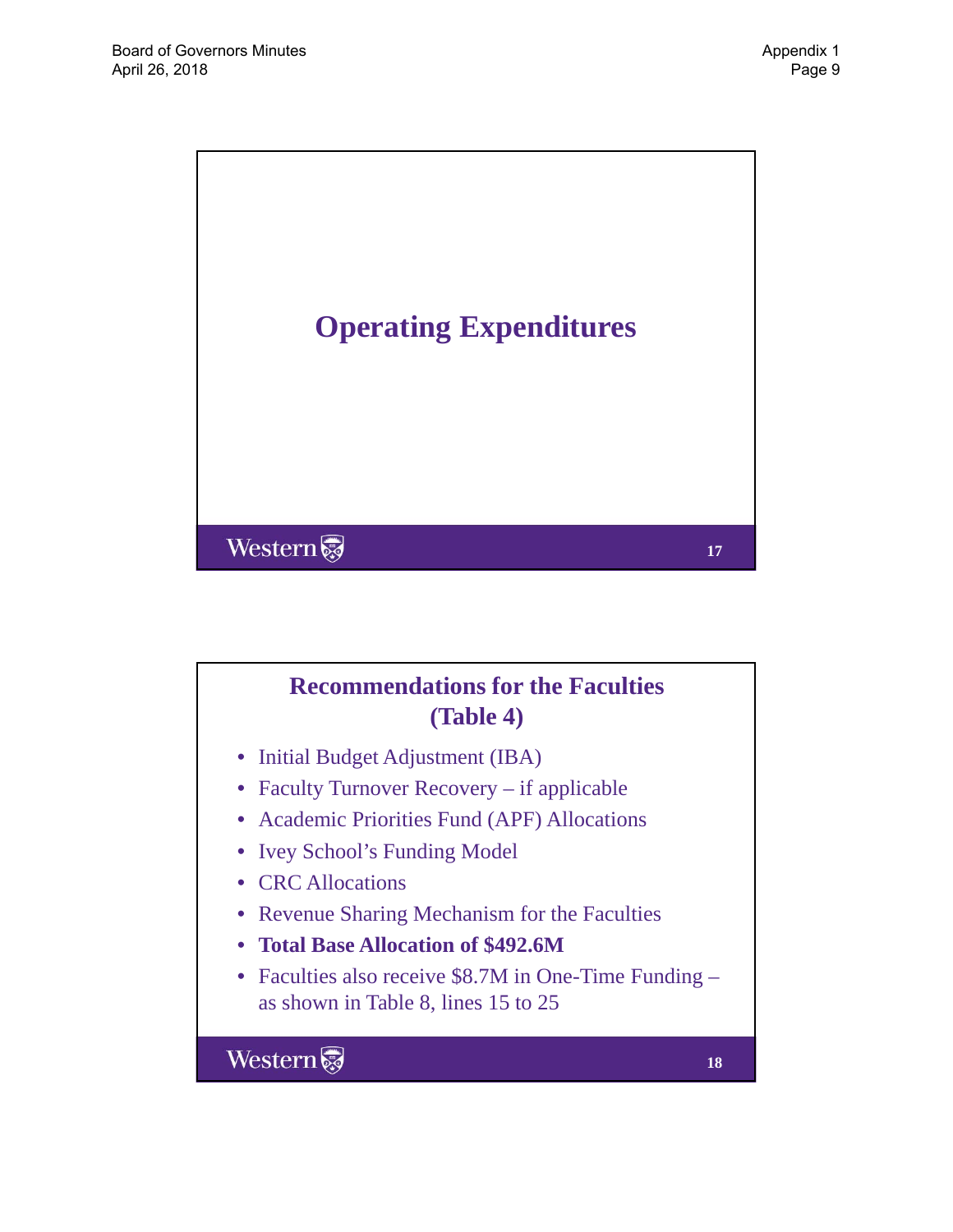# **Scholarships and Bursaries (Table 5)**

- Undergraduate Scholarships estimated at \$7.3M
- Tuition Re-Investment increases by  $$440K to$ \$16.4M
- Privately-funded Student Aid projected to be \$7.3M
- **Total Student Aid Spending of \$33.6M from Central Budget Central**
- Faculties now responsible for Graduate Support – \$58M Projected for 2018-19

Western

**Recommendations for Support Units (Table 6)**

- Initial Budget Adjustment (IBA)
- Support Unit Priorities Fund (SUPF) Allocations
- Base Allocations to "Maintain Core Services"
- Operating Costs of New Facilities
	- To Facilities Management and Police
- **Total Base Allocation of \$101.3M**
- Support Units also receive \$4.1M in One-Time Funding (shown in Table 8, lines 26 to 41)

Western

**19**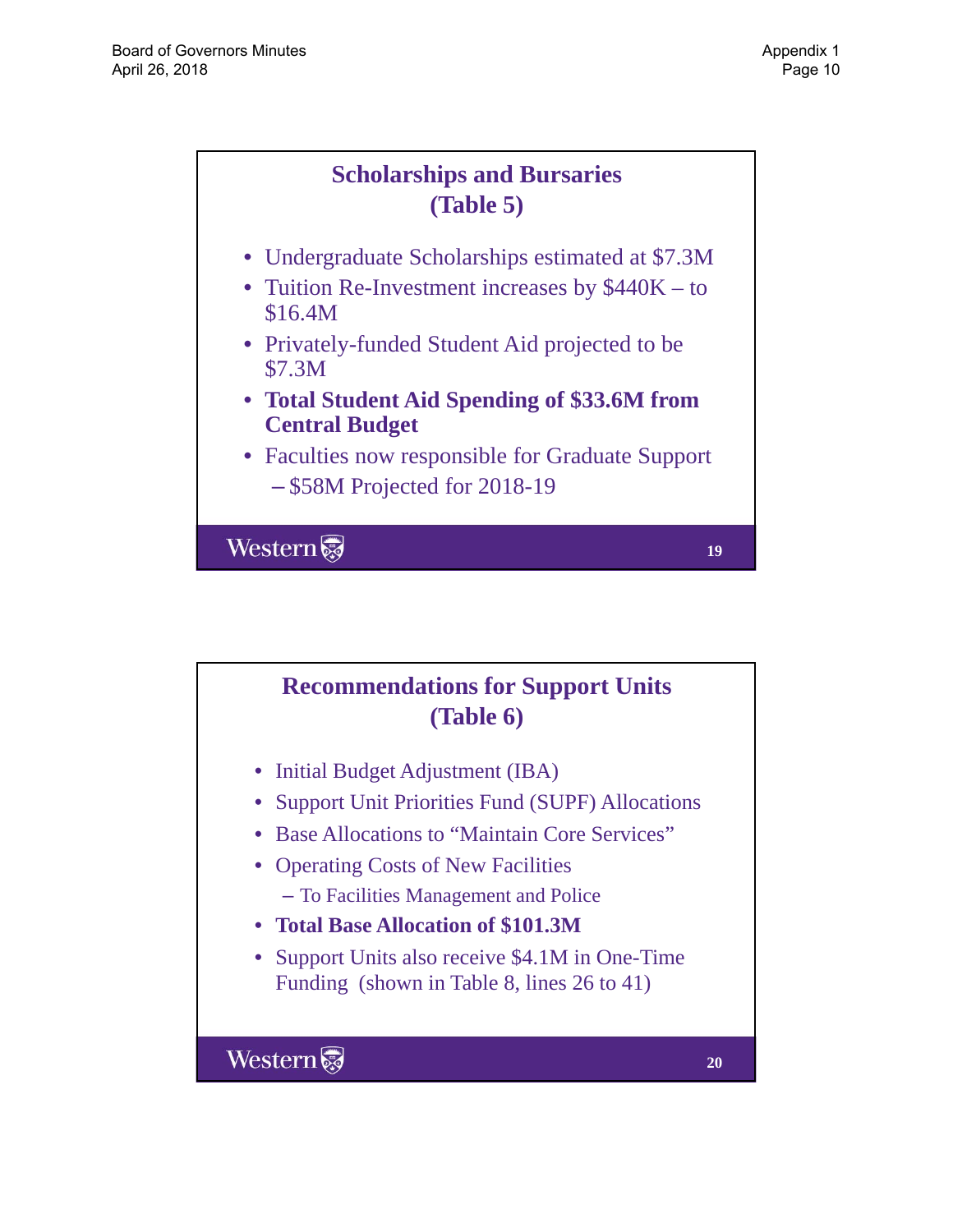

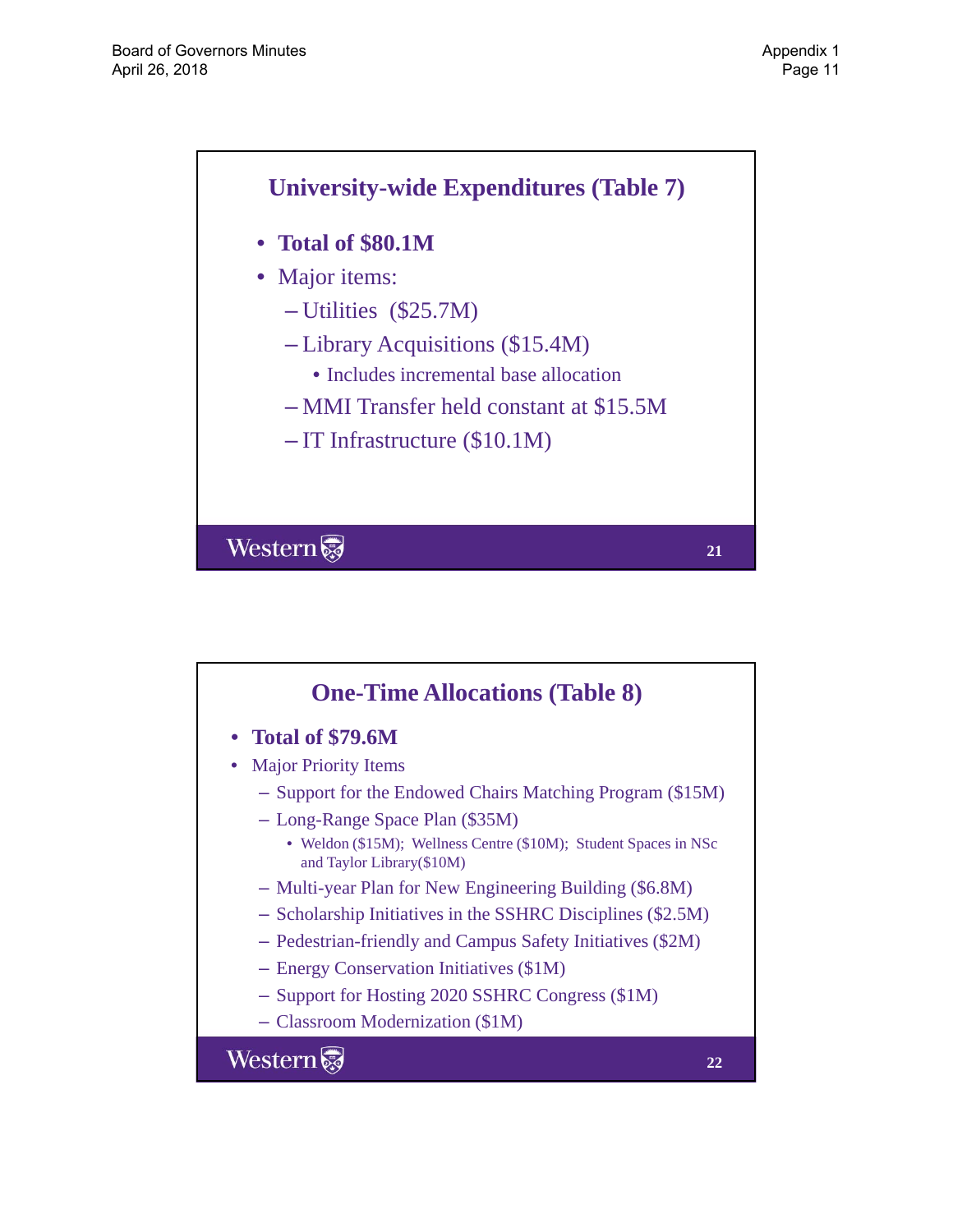

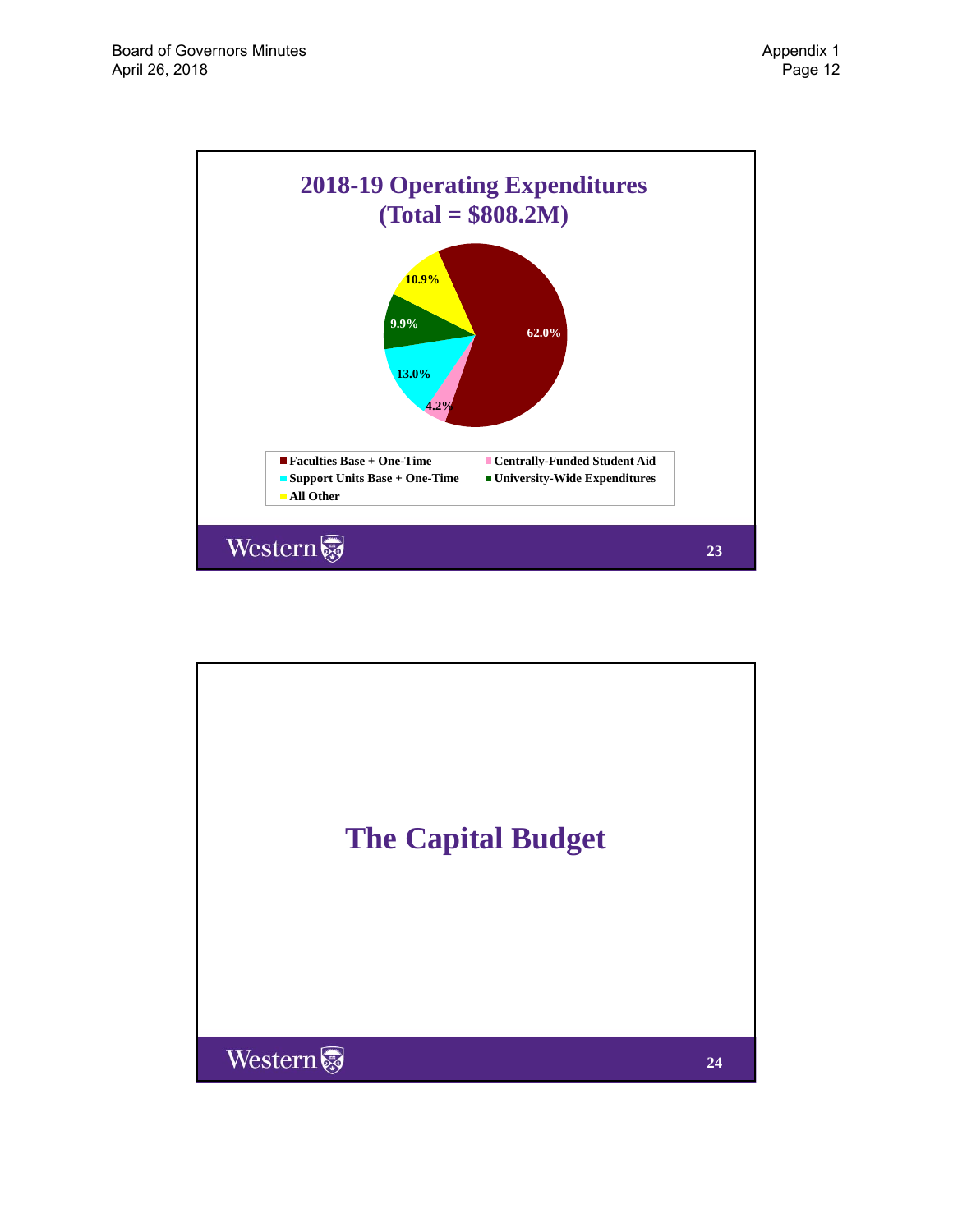